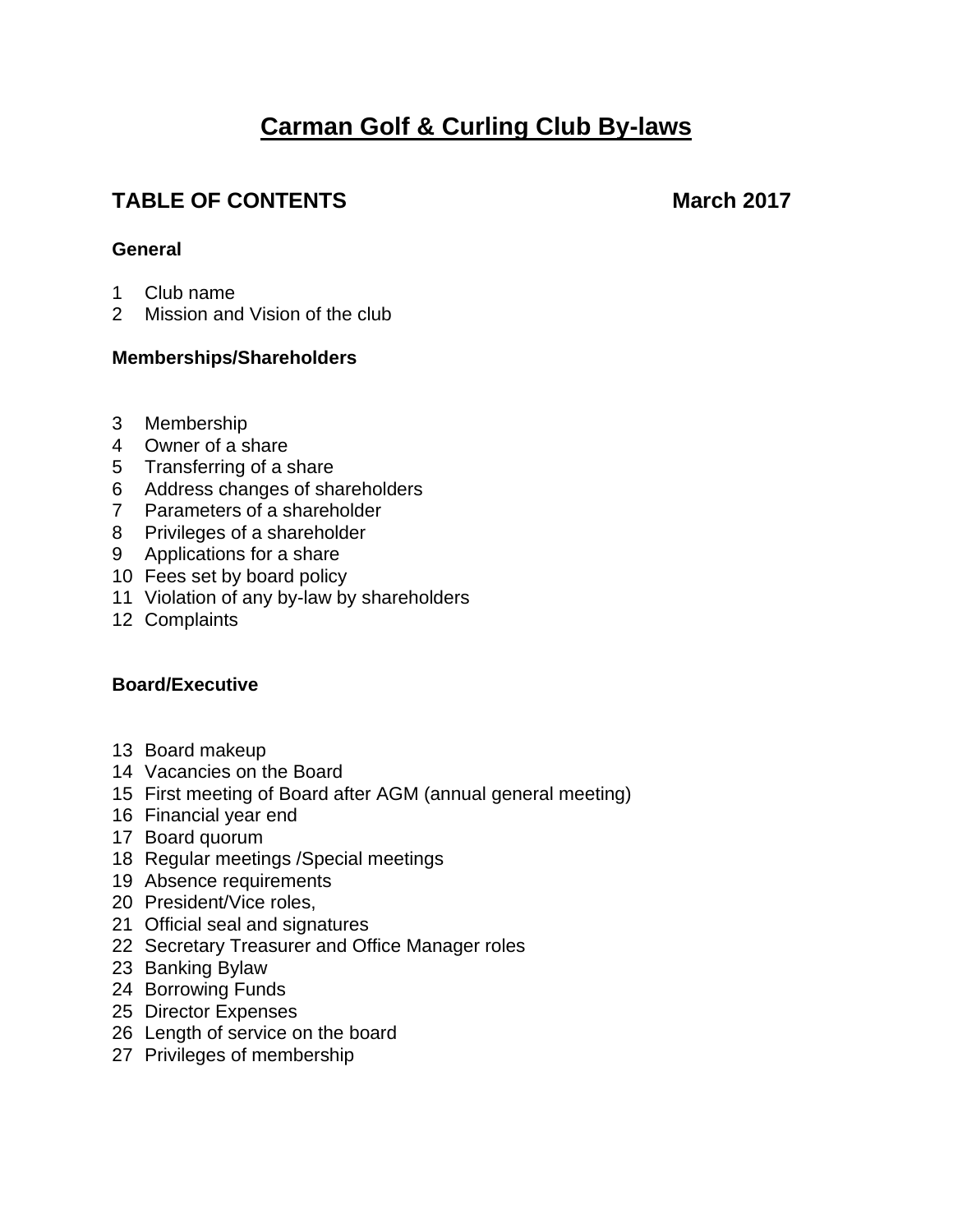# **Executive Committee**

- Board structure and committees
- Calling for AGM, date, and time

# **General Meetings**

- Meeting notification
- Nominating committee
- Voting/Proxy at annual meeting
- Quorum for annual meeting
- Annual review of financial books

# **Miscellaneous**

- Club Seal
- Damages or personal loss
- 37 Director indemnity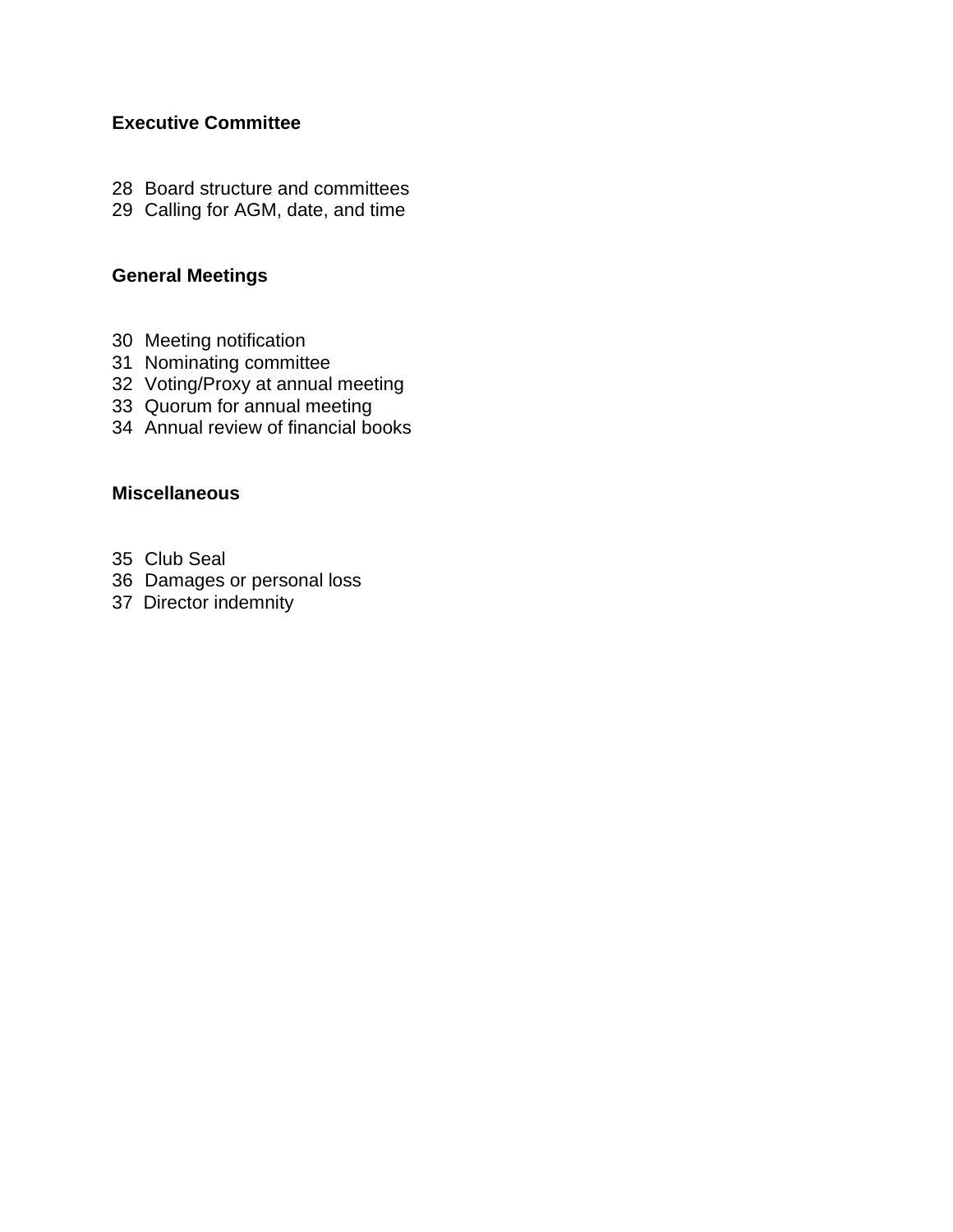# **CARMAN GOLF CLUB INC. BY-LAWS**

# **GENERAL**

BY-LAW 1

This Club shall be known as the Carman Golf and Curling Club, hereinafter referred to as the Club.

BY LAW 2

The board will maintain a mission and vision statement

# **MEMBERS/SHAREHOLDERS**

# BY-LAW 3

The membership of the Club shall consist of shareholder members, exclusive of nonshareholder and privileged members.

# BY-LAW 4

The Capital Stock of the Club consists of an unlimited amount of shares. At least 66 & 2/3% of the issued shares shall be owned by persons living within a radius of 30 miles of the Town of Carman.

The Board is authorized to sell as many shares at such prices as in its judgement are necessary and practical. BY-LAW 4

- A) The Club has 2 classes of shares. Class A shares have a face value of \$25 and are non-assessable. Class B shares have a face value of \$25.00 are assessable. All shareholders are entitled to one vote at shareholders' meetings, regardless of the numbers of shares held by a shareholder.
- B) The owner of a Class B share who fails to become an active member of the Club during the calendar year shall, be assessed an amount equal to one-half of the then current share face value. Failure to pay the assessment for two consecutive years shall result in cancellation of the share. It is understood that paying curling fees for the year activates your share.

Notice of any such assessment may be given at any time after August 1st in the second year of inactivity, by registered mail to the last address given by the shareholder member. Any such notice shall specify that the shareholder member has 60 days from the date of the notice to pay the required assessment.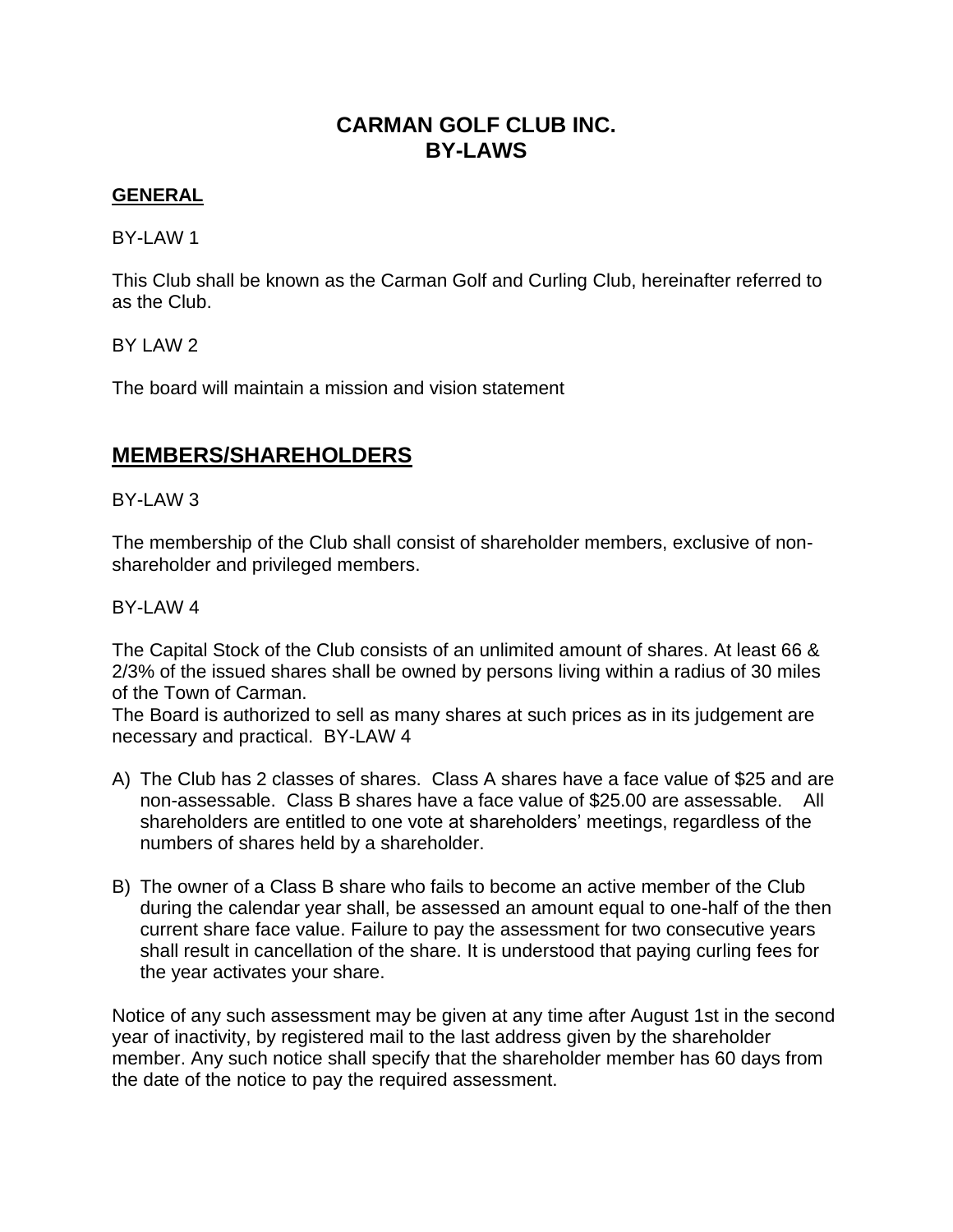# BY-LAW 5

Shareholders with Class A shares may hold more than one Class A share. Class A shares may be cancelled upon the death of the Class A shareholder and the share(s) value forwarded to the shareholder's estate. In the event that a Class A shareholder has a surviving spouse, the share may, at the option of the surviving spouse, be changed to a Class B share and transferred at no cost to the surviving spouse.

No shareholder shall own more than one Class B share in the Club. Class B shares can be transferred between spouses for a fee of \$50.00. In the event that a Class B shareholder passes away: Class B shares may be transferred to a surviving spouse, at their option, with no charge or the face value forwarded to the shareholder's estate.

A Shareholder shall request redemption of any share in writing to the Club.

#### BY-LAW 6

A shareholder member is responsible to notify the Office Manager in writing of any address change. The address kept on the register of the Club shall be deemed to be correct. Any notice mailed to the address shall be deemed sufficient notice to the shareholders.

# BY-LAW 7

Except as herein otherwise expressly stated, no member, except employees, who may or may not be members, shall receive any profits or salary from the Club. This rule shall not prevent any member of the Club from selling to, or purchasing from, the Club, any property, goods, stock, or any securities for money, or rendering any service authorized by the Board. Members of the Club may be asked to provide services as requested by the board.

#### BY-LAW 8

There shall be two general categories of membership, depending on whether or not the holding of a share is required.

#### A - WHERE SHARES ARE REQUIRED:

Active Shareholder Members - The holders of a share or shares of the capital stock of the Club are subject to the restrictions of the by-laws of the Club. The annual dues for members shall be as determined by the Board. Active shareholder members shall be entitled to all privileges of the grounds and golf course.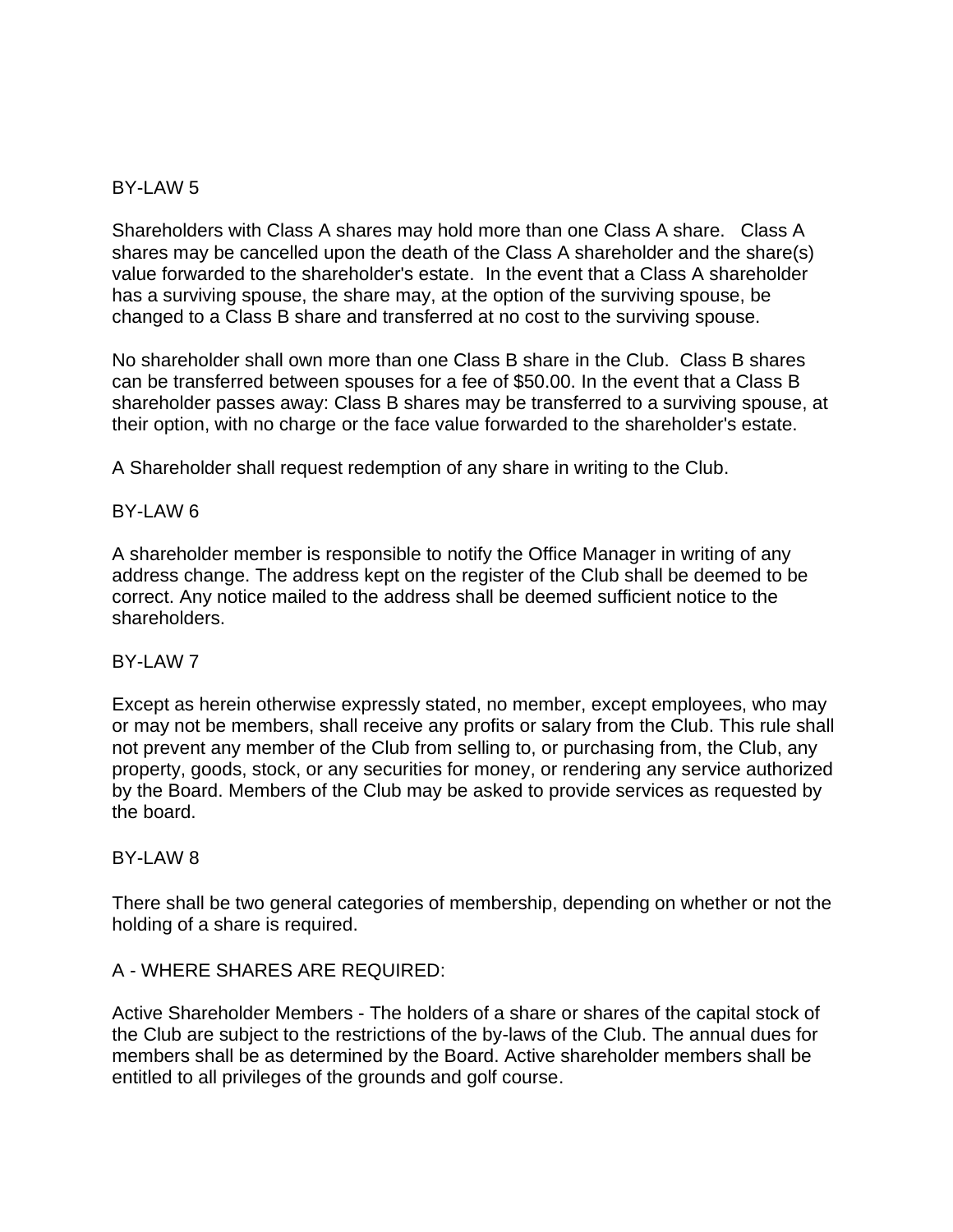Inactive Shareholder Member - The holders of a share or shares of the capital stock of the Club who have not paid their annual dues shall not be entitled to the privilege of the grounds and golf course, are subject to the restrictions of the by-laws of the Club.

# B - WHERE SHARES ARE NOT REQUIRED:

Honorary Life Members - As a mark of respect and appreciation, the Board, may with the consent of two-thirds of their number, confer the right and distinction of being an Honorary Life Member. Such right may be conferred in view of services rendered to the Club, or for such other good reason as meets with the approval of the Board. Such membership shall be without dues and shall embrace all the privileges of the Club.

Non-shareholder members - Those who have paid their annual dues as provided herein. Such membership shall embrace all privileges of the club except voting at the annual meetings or being elected to the Board.

# BY-LAW 9

Applications for shareholder membership shall be in writing in such form as the Board shall prescribe, and shall be signed by the candidate, who shall give proof therein his or her place of residence. Such applications shall be addressed to the office manager, and shall be approved by the Board, subject to By-law #3.

Upon the approval of an application for shareholder membership, the office manager shall notify him or her in writing, and thereupon-such person shall be entitled to the shareholder privileges.

# $BY-I$  AW 10

The board will set annual dues and penalties as established in board policy.

BY-LAW 11

In case of any member violating any rules and regulations of the Club, the Board, after hearing of such member's case, or in his or her absence, if he or she has been notified of the purpose of the meeting and requested to attend, may by resolution suspend such member from the Club for such period as may be considered proper. In case the conduct of any member, either in or out of the Club premises shall, in the opinion of the Board, be injurious to the character, interest, or good order of the Club, the Board may request such member to resign. If he or she consents, the proportion of the subscription for the current year, if paid, shall be returned, but if he or she does not resign within fourteen days from the date of such request the Board may by resolution suspend or expel the offending member.

BY-LAW 12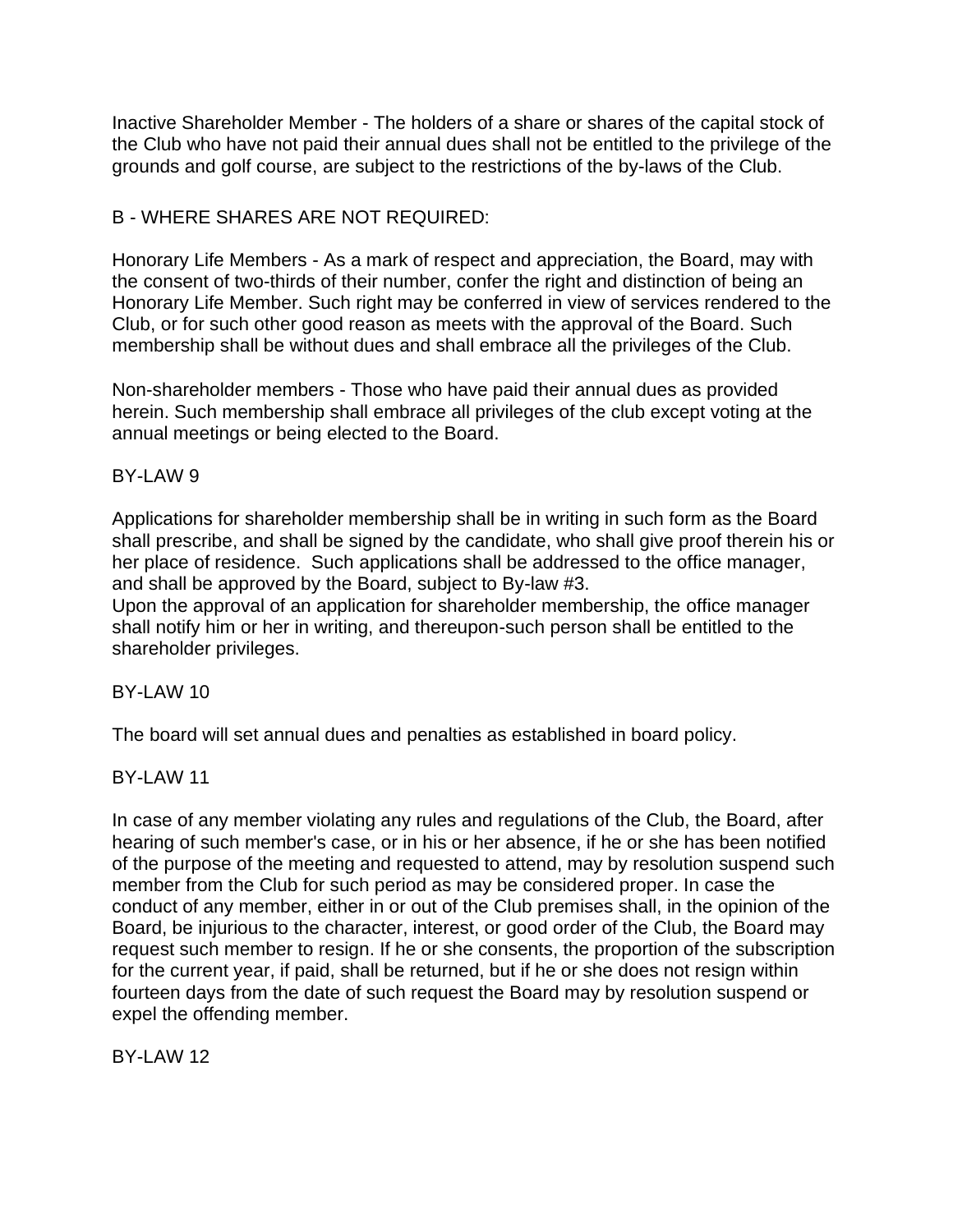All complaints against members or guests, the management of the Club or conduct of any officer or employee, must be made in writing to the Board and signed by the complainant. All signed complaints shall be addressed and answered by the board.

# **BOARD/EXECUTIVE**

# BY-LAW 13

A committee consisting of nine (9) members who shall be known as the Board of Directors, hereinafter referred to as the Board, shall govern the Club. The Directors shall be elected by ballot at the annual general meeting of the Club as follows elections will be held every year to elect three (3) members to a three (3) year term. A minimum of at least 2/3 (6) of the Directors shall be from the Town of Carman or residents within a radius of 30 miles of the Town of Carman.

- In the case of a Past President not being on the Board, the past president will serve in the capacity of advisor to the Board.
- Notwithstanding any vacancies in the Board, the Board shall be legally constituted for all purposes so long as not fewer than six (6) members of the Board remain in office.

# BY-LAW 14

The Board has the authority to appoint active shareholder members to the Board in order to fill vacancies that may occur as a result of the resignation or death of an elected Board Member.

# BY-LAW 15

At the first meeting of the Board after the annual meeting, the board shall elect a President, Vice-President, and a Secretary-Treasurer. Each shall hold office until their successor is appointed.

# $RY-I$  AW 16

The board of directors shall determine the financial year end of the Corporation.

# BY-LAW 17

At all meetings of the Board, five (5) directors shall form a quorum. All members, including the president, are entitled to vote on motions made at the board meetings. A tie vote defeats the motion.

BY-LAW 18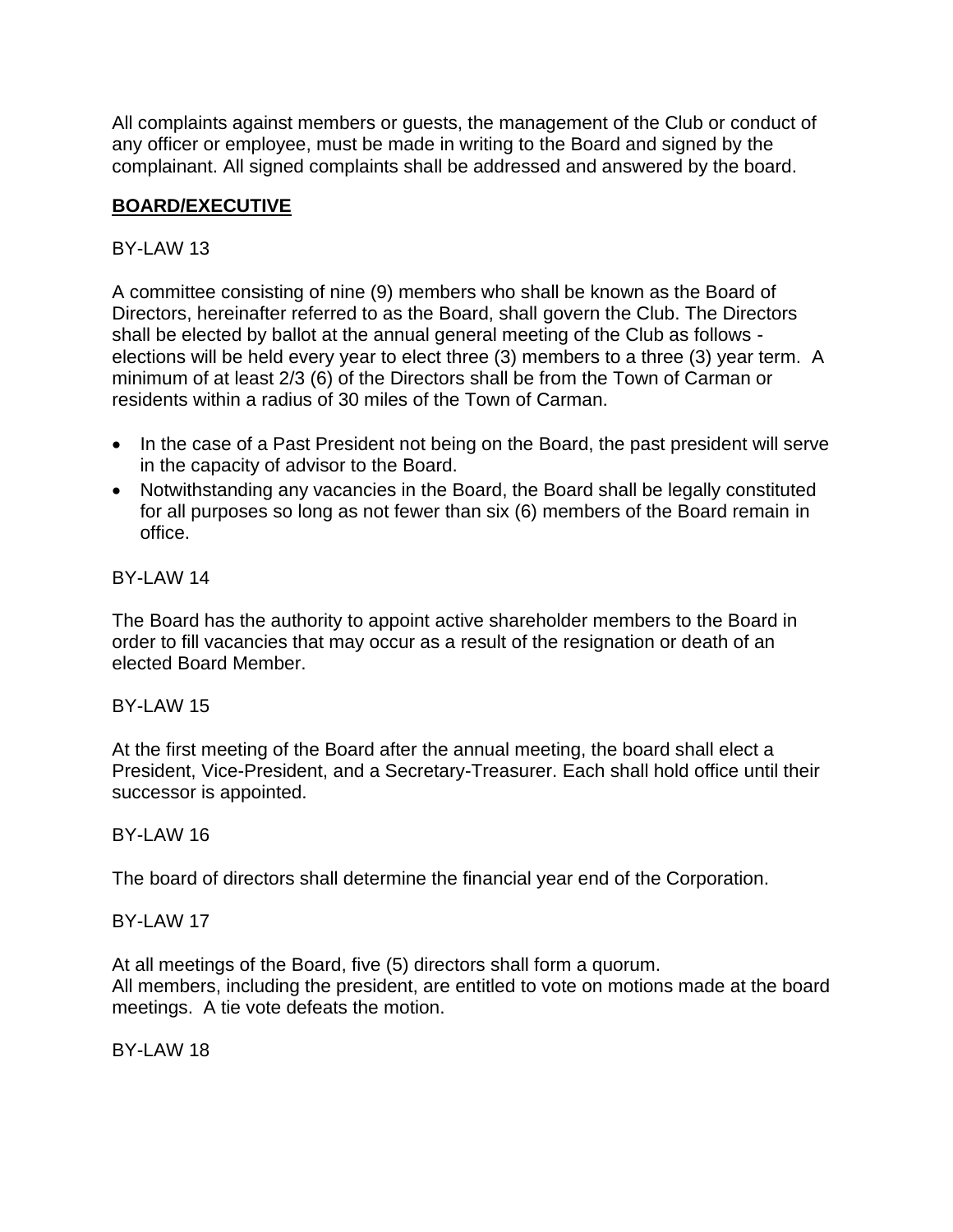The president, vice president, or their board designate shall call regular meetings of the Board from time to time upon notice. Special meetings of the Board may be called by the President or the Vice-President at any time, and shall be called by either of them upon written request of at least three members of the Board. Notices of special meetings shall be given either personally or by mail or by email to all members of the Board at least two days previous to the holding thereof, and in such notice, the time and place of the meeting, and the general nature of the business to be transacted shall be stated.

# BY-LAW 19

Any member of the Board who shall be absent from three consecutive meetings of the Board, unless he/she shall have previously obtained permission from the President to do so, or shall present at the next meeting an excuse for his/her absence satisfactory to the majority of the Board present, shall be deemed to have resigned as a member of the Board, and his/her place shall be declared vacant.

# BY-LAW 20

The President, and in his/her absence, the Vice-President, shall preside at all meetings of the Club and of the Board. In the absence of both from any meeting, the Club, or the Board, may elect its own presiding officer. The President shall sign the minutes of such meeting after the Board or the shareholders have confirmed them. The president shall have the right to vote on all motions (By-law 16).

# BY-LAW 21

The President or Vice-President or the General Manager, with the Secretary-Treasurer, shall sign all deeds, conveyances, share certificates or other instruments required by law to be signed under seal, and shall exercise such power as may from time to time be prescribed by the Board. In the absence or inability of the President, the Vice-President shall perform the duties and exercise the powers of the President.

# BY-LAW 22

The Secretary-Treasurer shall be authorized to arrange, settle, balance and certify all books and accounts between the Club and the financial institution, and to receive all cancelled cheques and other vouchers. A certified copy of this resolution may be provided to the financial institution for its guidance and information.

Should the Secretary-Treasurer leave office, he/she shall prepare a joint certificate with the new Secretary-Treasurer, enumerating the books, documents, and papers of the club transferred to his/her successor, which certificate shall be recorded at the first meeting of the Board and recorded in the minutes.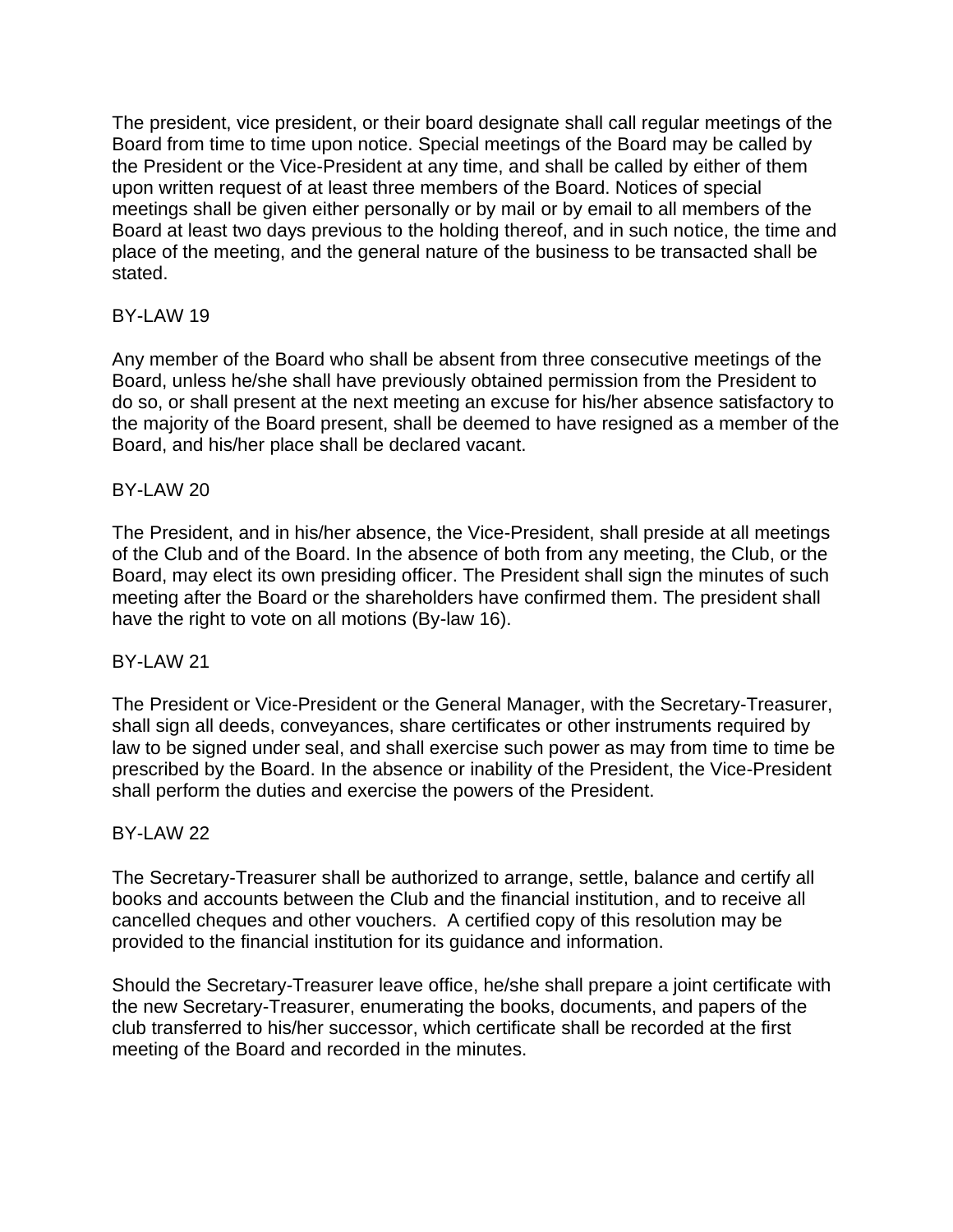The Office Manager, who reports directly to the General Manager, shall keep the minutes of the Club and the Board meetings. The Office Manager shall keep a register of shareholders and members and shall be the custodian of the Club's books, documents, and papers.

The Office Manager shall receive and deposit the monies of the Club, write cheques based upon authorized invoices, keep an account of all transactions and is the custodian of the books of account. Deposits shall be made into the financial institution selected by the Board and the Office Manager shall make his/her report to the Secretary-Treasurer on an agreed upon interval. The Secretary-Treasurer shall make his/her report to the Club at the annual general meeting and to the Board as required.

# BY-LAW 23

The banking business of the Corporation shall be transacted at such bank, trust company, credit union or other firm or corporation carrying on a banking business in Canada or elsewhere as the board of directors may designate, appoint or authorize from time to time by resolution. The banking business or any part of it shall be transacted by an officer or officers of the Corporation and/or other persons as the board of directors may by resolution from time to time designate, direct or authorize.

# BY-LAW 24

The Board is authorized to borrow money from time to time from any financial institution in Canada upon the credit of the Club either by creating an overdraft or otherwise.

# BY-LAW 25

No financial remuneration shall be paid the Directors or Officers except for reasonable expenses, subject to By-law #7. The board of directors will ratify appropriate director expenses as necessary.

# BY-LAW 26

No person may serve on the Board for longer than two consecutive terms (6 years) but shall be eligible for office after not being a member of the Board for one year or longer.

# **BY-LAW 27**

The Board shall have the power to make rules regulating the privileges of all classes of members in the Club House or on the grounds, including the hours for the opening and closing of the club house, and the hours and conditions of play on the golf course, and to repeal, amend, or re-enact the same.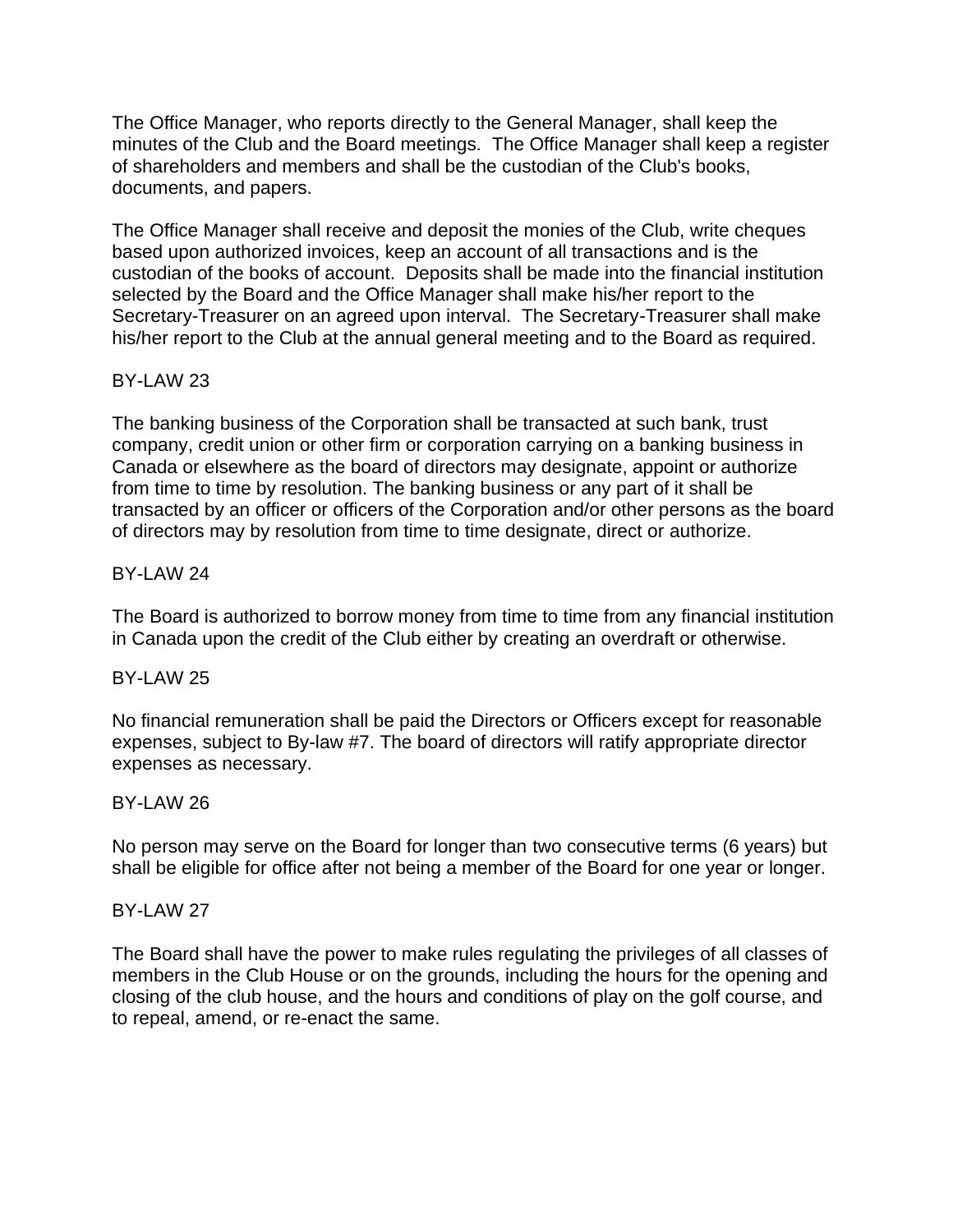# **EXECUTIVE COMMITTEES**

# BY-LAW 28

The Board shall, at the first meeting after each annual meeting of the Club, appoint a president; Vice-President; Secretary Treasurer, and chairpersons for each committee as may be required. The board shall define the duties thereof, provided that the following Committees shall be among those designated:

Finance Committee Club House Committee Greens, Fairways, and Ice making Committee Professional Services Committee

The Chairperson of each committee, with the approval of the Board, shall select the members of that committee from the members of the Club, using their own discretion as to the number of committee members required. The President shall be an ex officio member of each of the committees.

#### **GENERAL MEETINGS**

#### BY-LAW 29

The Board shall determine the date, time and location of the annual general meeting of the Club. The Board's annual report shall be given and other Club related business shall be transacted at the annual general meeting.

Notice of the annual general meeting or any other general meetings giving the date, time and location of the annual meeting shall be given to all members of the Club, postmarked or delivered electronically a minimum of fourteen (14) days prior to the annual meeting.

#### $BY-I$  AW 30

Failure of a shareholder member to receive notification of a meeting will not invalidate any proceedings taken at that meeting.

#### BY-LAW 31

The Board shall appoint a nominating committee consisting of at least two (2) shareholder members who shall prepare a nomination list to be presented at the annual general meeting. Nominations from the floor shall be permitted at the annual general meeting.